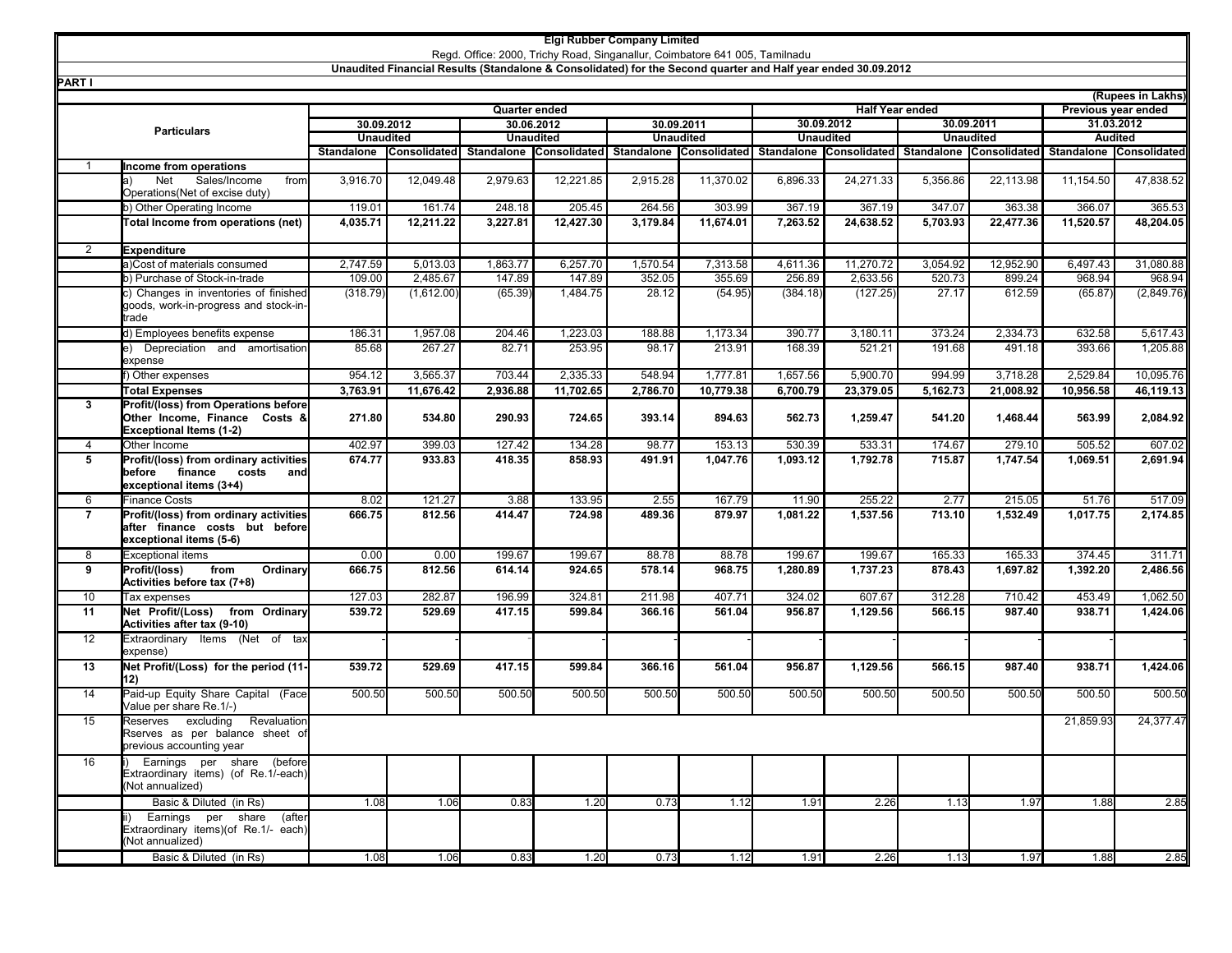| <b>PART II</b> |                                                                                                                                                                                                                                                                                                                                                                                                                                                                                                                                                                                                                                                     |               |            |            |                            |            |            |            |            |            |            |            |            |
|----------------|-----------------------------------------------------------------------------------------------------------------------------------------------------------------------------------------------------------------------------------------------------------------------------------------------------------------------------------------------------------------------------------------------------------------------------------------------------------------------------------------------------------------------------------------------------------------------------------------------------------------------------------------------------|---------------|------------|------------|----------------------------|------------|------------|------------|------------|------------|------------|------------|------------|
|                |                                                                                                                                                                                                                                                                                                                                                                                                                                                                                                                                                                                                                                                     | 30.09.2012    |            | 30.06.2012 |                            | 30.09.2011 |            |            | 30.09.2012 | 30.09.2011 |            |            | 31.03.2012 |
| Α              | <b>Particulars of Shareholding</b>                                                                                                                                                                                                                                                                                                                                                                                                                                                                                                                                                                                                                  |               |            |            |                            |            |            |            |            |            |            |            |            |
|                | Public Shareholding                                                                                                                                                                                                                                                                                                                                                                                                                                                                                                                                                                                                                                 |               |            |            |                            |            |            |            |            |            |            |            |            |
|                | a) Number of shares                                                                                                                                                                                                                                                                                                                                                                                                                                                                                                                                                                                                                                 | 20,967,416    | 20,967,416 | 21,139,215 | $\overline{21}$ , 139, 215 | 21,758,340 | 21,758,340 | 20,967,416 | 20,967,416 | 21,758,340 | 21,758,340 | 21,161,932 | 21,161,932 |
|                | b) Percentage of shareholding                                                                                                                                                                                                                                                                                                                                                                                                                                                                                                                                                                                                                       | 41.89         | 41.89      | 42.24      | 42.24                      | 43.47      | 43.47      | 41.89      | 41.89      | 43.47      | 43.47      | 42.28      | 42.28      |
| $\overline{2}$ | Promoters and promoter<br>group<br>shareholding                                                                                                                                                                                                                                                                                                                                                                                                                                                                                                                                                                                                     |               |            |            |                            |            |            |            |            |            |            |            |            |
|                | a) Pledged / encumbered                                                                                                                                                                                                                                                                                                                                                                                                                                                                                                                                                                                                                             | Nil           | Nil        | Nil        | Nil                        | Nil        | Nil        | Nil        | Nil        | Nil        | Nil        | Nil        | Nil        |
|                | b) Non encumbered                                                                                                                                                                                                                                                                                                                                                                                                                                                                                                                                                                                                                                   |               |            |            |                            |            |            |            |            |            |            |            |            |
|                | Number of shares                                                                                                                                                                                                                                                                                                                                                                                                                                                                                                                                                                                                                                    | 29,082,584    | 29,082,584 | 28,910,785 | 28,910,785                 | 28,291,660 | 28,291,660 | 29,082,584 | 29,082,584 | 28,291,660 | 28,291,660 | 28,888,068 | 28,888,068 |
|                | Percentage of shares (as a % of the<br>total shareholding of promoter &<br>promoter group)                                                                                                                                                                                                                                                                                                                                                                                                                                                                                                                                                          | 100.00        | 100.00     | 100.00     | 100.00                     | 100.00     | 100.00     | 100.00     | 100.00     | 100.00     | 100.00     | 100.00     | 100.00     |
|                | Percentage of shares (as a % of the<br>total share capital of the company)                                                                                                                                                                                                                                                                                                                                                                                                                                                                                                                                                                          | 58.11         | 58.11      | 57.76      | 57.76                      | 56.53      | 56.53      | 58.11      | 58.11      | 56.53      | 56.53      | 57.72      | 57.72      |
|                |                                                                                                                                                                                                                                                                                                                                                                                                                                                                                                                                                                                                                                                     |               |            |            |                            |            |            |            |            |            |            |            |            |
|                | <b>Particulars</b>                                                                                                                                                                                                                                                                                                                                                                                                                                                                                                                                                                                                                                  | Quarter ended |            |            |                            |            |            |            |            |            |            |            |            |
|                |                                                                                                                                                                                                                                                                                                                                                                                                                                                                                                                                                                                                                                                     | 30.09.2012    |            |            |                            |            |            |            |            |            |            |            |            |
| в              | <b>Investor Compliants</b>                                                                                                                                                                                                                                                                                                                                                                                                                                                                                                                                                                                                                          |               |            |            |                            |            |            |            |            |            |            |            |            |
|                | Pending at the beginning of the<br>quarter                                                                                                                                                                                                                                                                                                                                                                                                                                                                                                                                                                                                          | Nil           |            |            |                            |            |            |            |            |            |            |            |            |
|                | Received During the quarter                                                                                                                                                                                                                                                                                                                                                                                                                                                                                                                                                                                                                         | 3             |            |            |                            |            |            |            |            |            |            |            |            |
|                | Disposed of during the quarter                                                                                                                                                                                                                                                                                                                                                                                                                                                                                                                                                                                                                      | 3             |            |            |                            |            |            |            |            |            |            |            |            |
|                | Premaining unresolved at the end of<br>the quarter                                                                                                                                                                                                                                                                                                                                                                                                                                                                                                                                                                                                  | Nil           |            |            |                            |            |            |            |            |            |            |            |            |
|                |                                                                                                                                                                                                                                                                                                                                                                                                                                                                                                                                                                                                                                                     |               |            |            |                            |            |            |            |            |            |            |            |            |
| <b>Notes</b>   |                                                                                                                                                                                                                                                                                                                                                                                                                                                                                                                                                                                                                                                     |               |            |            |                            |            |            |            |            |            |            |            |            |
|                | The above results for the second quarter and half year ended September 30, 2012 were reviewed by the Audit Committee and approved by the Board of Directors at their meeting held on October 19, 2012.                                                                                                                                                                                                                                                                                                                                                                                                                                              |               |            |            |                            |            |            |            |            |            |            |            |            |
|                | The Company has opted to publish consolidated financial results. The Standalone results will be available in NSE website and the Company's website.                                                                                                                                                                                                                                                                                                                                                                                                                                                                                                 |               |            |            |                            |            |            |            |            |            |            |            |            |
| 3              | The company is engaged primarily in one segment of providing solutions to the Rubber Industry and hence segment reporting is not applicable.                                                                                                                                                                                                                                                                                                                                                                                                                                                                                                        |               |            |            |                            |            |            |            |            |            |            |            |            |
|                | The auditors of the company have carried out a limited review of the Standalone financial results for the second quarter ended September 30, 2012 in compliance with Clause 41 of the Listing agreement.                                                                                                                                                                                                                                                                                                                                                                                                                                            |               |            |            |                            |            |            |            |            |            |            |            |            |
|                | The consolidated financial results includes financial results of the Wholly Owned Subsidiary - Treadsdirect Limited, Titan Tyrecare Products Limited, Elgi Industria E Comercio De Borrachas Ltda - Brasil, Elgi Rubber<br>Company LLC - USA, Treadsdirect Limited - Kenya, Treadsdirect Limited - Sri Lanka, Treadsdirect Limited - Bangladesh, Treadsdirect LLC - USA, Treadsdirect Do Industria E Comercio De Artefator De Borracha Ltda -<br>Brasil, Treadsdirect Limited - Mauritius, Rubber Resources BV, The Netherlands, Rubber Resources LLC, USA., Pincott International Pty Limited, Australia, Elgi Rubber Company BV, The Netherlands. |               |            |            |                            |            |            |            |            |            |            |            |            |

6 The consolidated financial results have been extracted from Consolidated Financial statements prepared in accordance with Accounting Standard 21 issued by the Institute of Chartered Accountants of India in terms of India i

| Statement of Assets and Liabilities |  |
|-------------------------------------|--|
|-------------------------------------|--|

|                                            |                                               | Half year ended  |                     |            | Year ended            |  |
|--------------------------------------------|-----------------------------------------------|------------------|---------------------|------------|-----------------------|--|
| <b>Statement of Assets and Liabilities</b> |                                               | 30.09.2012       |                     | 31.03.2012 |                       |  |
|                                            |                                               | <b>Unaudited</b> |                     |            | <b>Audited</b>        |  |
|                                            |                                               | Standalone       | <b>Consolidated</b> | Standalone | <b>IConsolidatedl</b> |  |
| A                                          | <b>Equity and Liabilities</b>                 |                  |                     |            |                       |  |
|                                            | lShareholder's funds                          |                  |                     |            |                       |  |
|                                            | (a) Share capital                             | 500.50           | 500.50              | 500.50     | 500.50                |  |
|                                            | (b) Reserves and surplus                      | 22855.34         | 25795.15            | 21859.94   | 24377.47              |  |
|                                            | (c) Money received against share<br>warrants  |                  |                     |            |                       |  |
|                                            | Sub-total - Shareholders' funds               | 23355.84         | 26295.65            | 22360.44   | 24877.97              |  |
|                                            |                                               |                  |                     |            |                       |  |
| $\mathbf{2}$                               | Share application money pending<br>lallotment |                  |                     |            |                       |  |